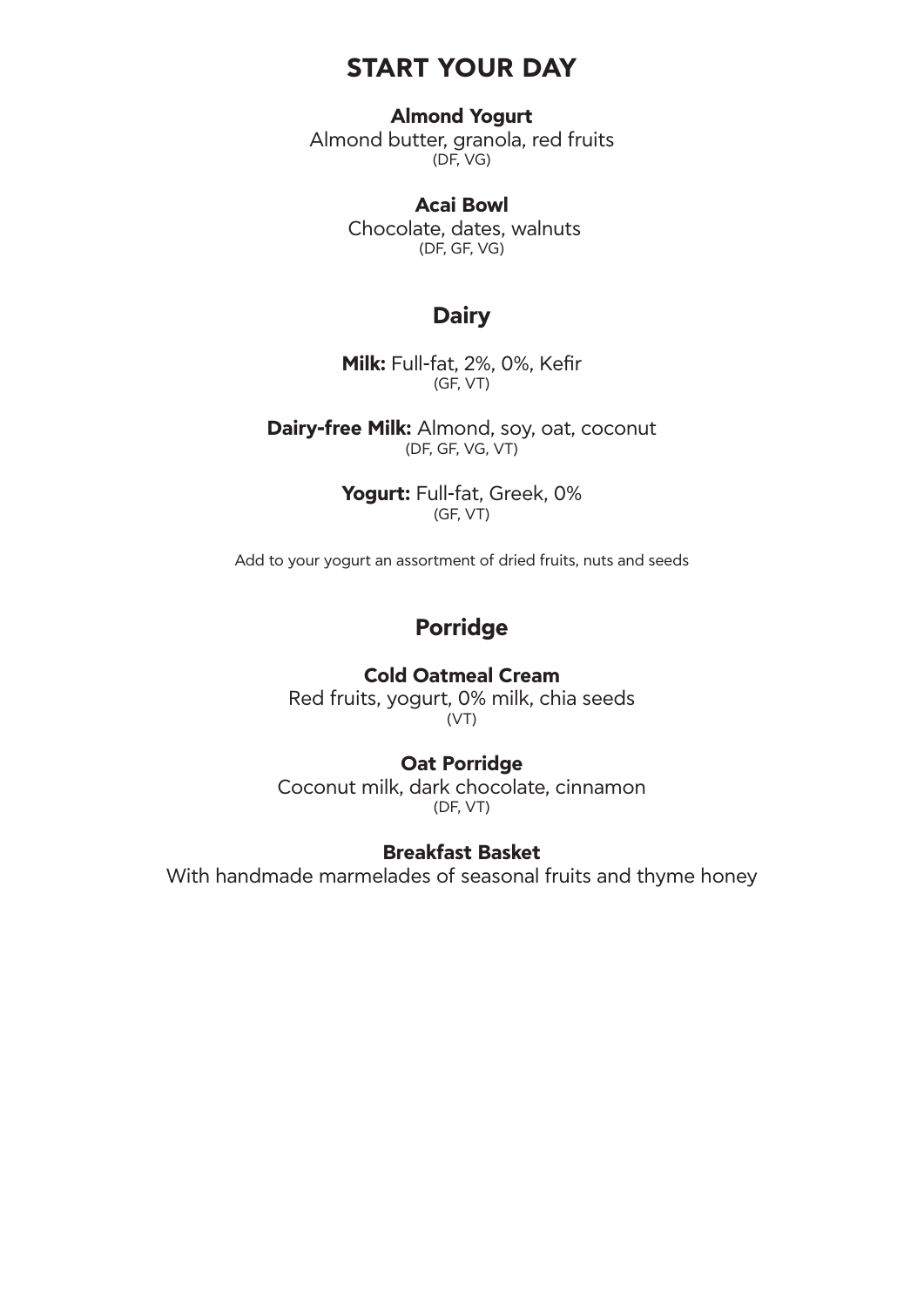### **Salads**

#### **Bulgur Wheat**  Grilled kale, avocado, Chios mastelo cheese, cherry tomatoes (VT)

**Brown Rice Salad**  Fresh herbs and sweet potatoes (DF, GF, VG)

**Boiled Barley Salad**  Fresh fruits, olive oil and lemon with a taste of bergamot (DF, VG)

**Assortment of Greek Cold Cuts and Cheeses**  Smoked turkey, ham, Crete gruyere, Santorini chloro, Metsovo smoked cheese and feta

### **Traditional Pie or Tart of the Day**

Tomatoes, courgette, gruyere, wild oregano  $(VT)$ 

### **Eggs**

**Fried – Poached – Boiled – Scrambled – Omelet**

### **Suggested Garnishes**

Ham, turkey, sausage, bacon, prosciutto, gruyere cheese, feta cheese, mozzarella, Metsovo smoked cheese, cottage cheese, low-fat cheese, mushrooms, tomatoes, peppers, onions, spinach

**Pancakes – Crepes – Waffles**  Maple syrup or praline  $(VT)$ 

### **Suggestions for a Creative Breakfast**

**Tofu Scrambled Eggs**  Toasted gluten-free bread (DF, GF, VG)

**Traditional Kagianas Strapatsada** 

**Baked Brioche** 

Creamy scrambled eggs, smoked salmon, yogurt mayonnaise, chives

### **Istoria-style Benedict Eggs**

 Poached eggs with hollandaise mushroom ragout sauce, fresh thyme, goat cheese (VT)

> **Mani Pancakes** Eggs, crispy apaki, roasted tomatoes

## **Desserts**

**Buckwheat Pancakes**  Mascarpone, red fruit jam, iced berries (VT)

**Tsoureki French Toast**  Vanilla cream and maple syrup (VT)

> **Fruit Platter** (VG)

**Rice Pudding**  (GF, VT)

**Cream of the Day**